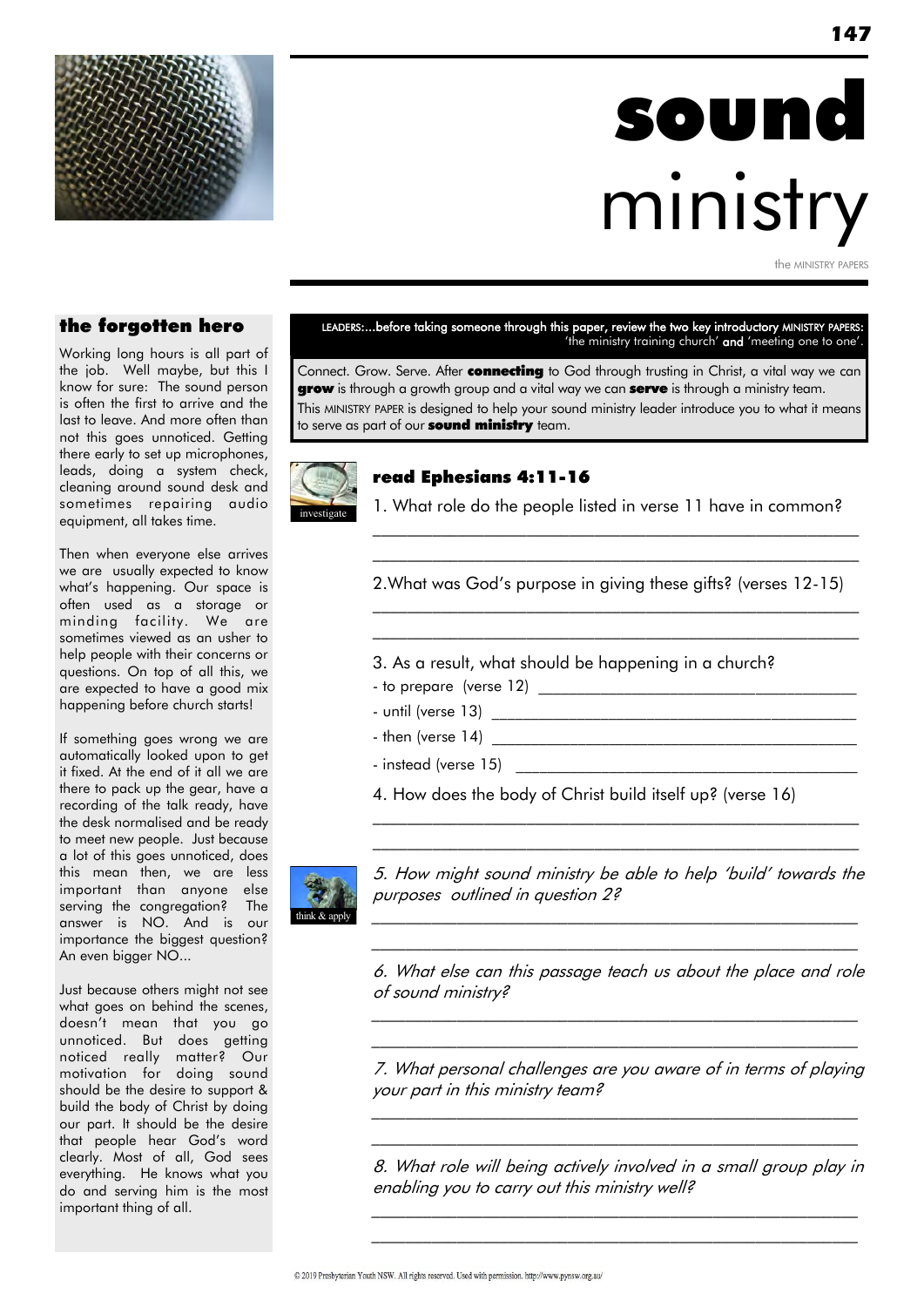# imitating Christ's humility

"If you have any encouragement from being united with Christ, if any comfort from his love, if any tenderness and compassion, then make my joy complete by being like minded, having the same love, being one in spirit and purpose. Do nothing out of selfish ambition or vain conceit, but in humility consider others better than yourselves. Each of you should look not only to your own interests, but also to the interests of others. Your attitude should be the same as that of Christ Jesus" Philippians 2:1-5



1. What is Paul saying would make his joy complete?

#### 2. How should we serve others?



3. List practical ways through our sound ministry that we can look to the interests of others?

 $\mathcal{L}_\text{max}$  and the contract of the contract of the contract of the contract of the contract of the contract of \_\_\_\_\_\_\_\_\_\_\_\_\_\_\_\_\_\_\_\_\_\_\_\_\_\_\_\_\_\_\_\_\_\_\_\_\_\_\_\_\_\_\_\_\_\_\_\_\_\_\_\_\_\_\_\_\_ \_\_\_\_\_\_\_\_\_\_\_\_\_\_\_\_\_\_\_\_\_\_\_\_\_\_\_\_\_\_\_\_\_\_\_\_\_\_\_\_\_\_\_\_\_\_\_\_\_\_\_\_\_\_\_\_\_ \_\_\_\_\_\_\_\_\_\_\_\_\_\_\_\_\_\_\_\_\_\_\_\_\_\_\_\_\_\_\_\_\_\_\_\_\_\_\_\_\_\_\_\_\_\_\_\_\_\_\_\_\_\_\_\_\_

\_\_\_\_\_\_\_\_\_\_\_\_\_\_\_\_\_\_\_\_\_\_\_\_\_\_\_\_\_\_\_\_\_\_\_\_\_\_\_\_\_\_\_\_\_\_\_\_\_\_\_\_\_\_\_\_\_ \_\_\_\_\_\_\_\_\_\_\_\_\_\_\_\_\_\_\_\_\_\_\_\_\_\_\_\_\_\_\_\_\_\_\_\_\_\_\_\_\_\_\_\_\_\_\_\_\_\_\_\_\_\_\_\_\_ \_\_\_\_\_\_\_\_\_\_\_\_\_\_\_\_\_\_\_\_\_\_\_\_\_\_\_\_\_\_\_\_\_\_\_\_\_\_\_\_\_\_\_\_\_\_\_\_\_\_\_\_\_\_\_\_\_

 $\mathcal{L}_\text{max}$  and the contract of the contract of the contract of the contract of the contract of the contract of  $\mathcal{L}_\text{max}$  and the contract of the contract of the contract of the contract of the contract of the contract of  $\mathcal{L}_\text{max}$  and the contract of the contract of the contract of the contract of the contract of the contract of

# what's the big idea?

There"s a well argued case that most people are only really capable of walking away from a sermon carrying one central theme. If the preacher doesn"t give one, then the listener will make one up for themselves. No matter how hard the preacher might try to get five separate points across in a talk, generally when asked what the talk was about, a member of the congregation will convey the single concept they took out of the talk.

At church we try to cater for the listener by preparing messages that convey one big biblical concept or one Big Idea, that will be clear and challenging to all who listen. To take it even further still, not just the sermon but the entire church service should be shaped around expressing that biblical concept, to try and ensure the seed of God"s word is firmly implanted in the heart of the listener. This means:

the preacher: needs to convey the big idea to everyone involved in the service the leader: needs to point towards the big idea with everything they say the musicians: need to be playing songs that convey the biblical concept being taught

the singers: need to sing the words meaningfully, modeling understanding of the big idea

the SOUND PERSON: needs to ensure the message is audibly delivered to the congregation

the prayer: should be in response to the concept God"s word is teaching

Communication between all involved, therefore, will be vital. All of this going well, through the work of the Holy Spirit, the seed of God's living word will be sown in the hearts of the congregation!!



#### mixing...

Mixing is not about making each sound as good as possible on its own, then blending them all together and hoping the result will sound good. That is like taking 24 of your favourite colours and pouring them all together into the same bucket. What do you get? A grey mess, every single time.

Mixing is about thoughtfully combining a number of different sounds together to form a cohesive whole. It's a delicate balancing act. It's about the right amount of volume, EQ and effects.

As a sound person at church it is our job to make sure that the songs are sung at a good volume and balance. If the song leaders' volume is loud enough, it should help people in the congregation to sing louder, because they don"t feel too noticed. But if the volumes aren"t sufficient, then people are more reluctant to sing.

It"s also important to have good volume for items being performed. If the item can't be heard then people are distracted (wondering why they can"t hear it) and spending more time trying to hear it than thinking about the message that the item's trying to convey.

The right balance between singers is also critical, especially if there are male & female singers singing the song in parts. If the balance isn't right, then people won"t be able to hear the song leader they're meant to be following.

With these few points in mind, for starters, the bigger picture becomes clear. Effective sound ministry is about much more than knowing how to use the equipment. It's about knowing what"s going on in the service—who's doing what and bringing it all together. That means preparation will count for as much as skill. And communication too—especially with the service leader, who is also trying to bring everyone involved together. This is something we"ll come back to.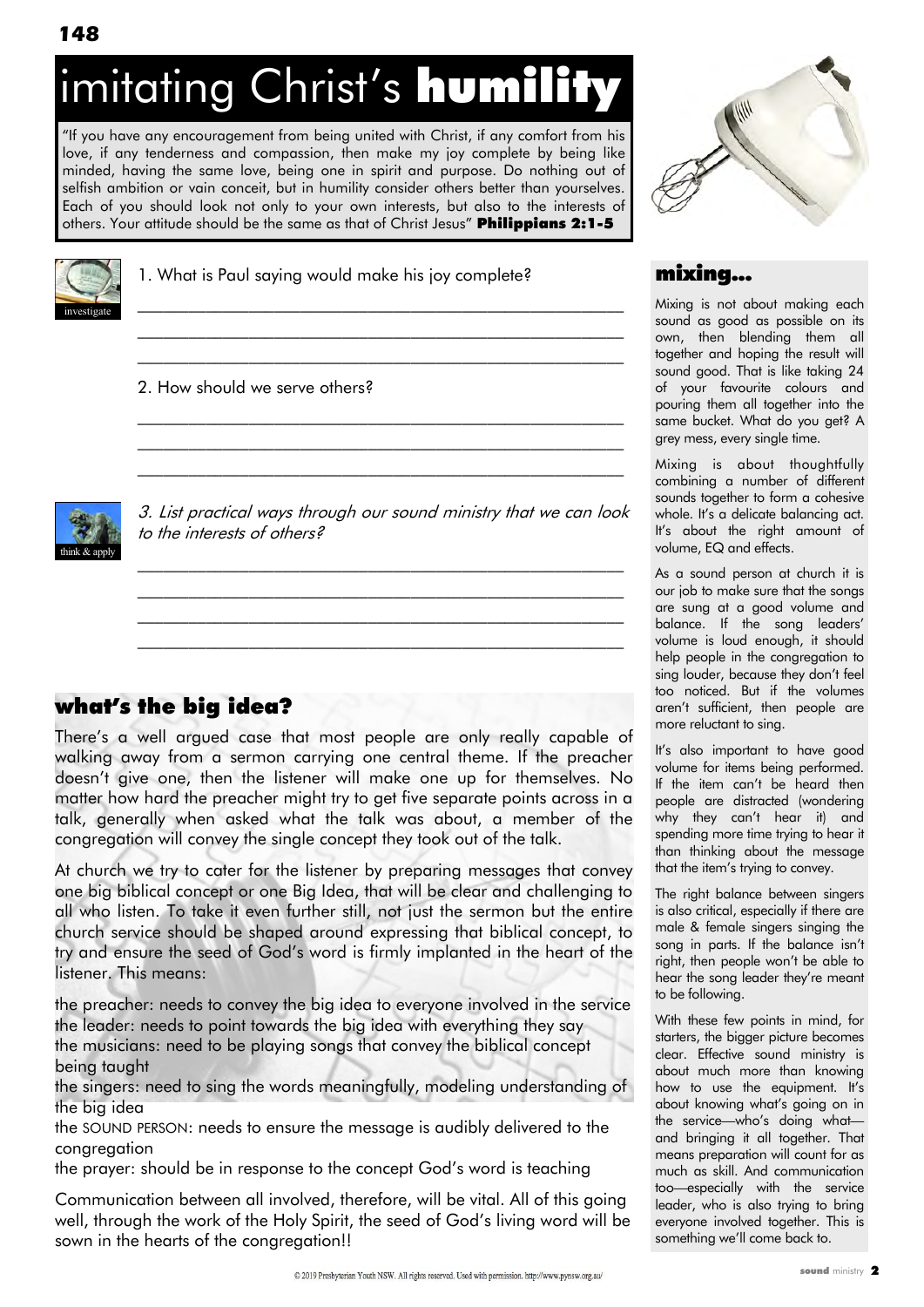

#### what did Jesus do?

"I would like to ask all musos (sound personnel)… to seriously contemplate the reason for your existence and the measure for your success". (Patrick, audio magazine, 2002, issue 21)

Do you ever think about the reason for your existence or for caring about the quality of sound at church? How do you measure your success or the success of the sound ministry at church? Patrick goes on to say "if you are expecting to get paid for what you do, then orientate yourself towards the God of audience enjoyment. It won't hurt to put the audience"s enjoyment of your performance (mix) at the very top of your priority list. The measure of your success is surely the price paid at the door and the number of people attending".

Obviously we don"t get paid at church and doing sound ministry is a bit different to the worldly perspective. Can we, however, relate in some areas to this story? Can our view of doing sound be clouded by our own selfishness? Can we be seeking to gain recognition? Can we sometimes orientate our thinking towards the "god" of audience enjoyment?

If so, we need to come back to the fact that we are here to serve God. We need to come back to the need to live selfless lives in response to what Jesus did for us. We need to be selfless in the way we go about doing sound and the way we interact with the musicians. Being a servant like Jesus, giving ourselves, can be easily applied even to the task of getting fold-back volumes right. Would he turn all the volumes to a particular setting than leave them there? Or would he go to the front regularly to consult the band and to listen? Serving like Jesus means effort.

What would Jesus think is the most important thing through the Front of House (FOH) speakers? What would he see as most important for the congregation, especially in the Bible talk? I think he would have sufficient volume for the people to hear the talk otherwise they"ll learn nothing if they can't hear what's being said. What's important to you? Is your view—is your sound—the same as Jesus"?

# for the good of others

""Everything is permissible" - but not everything is beneficial. "Everything is permissible" - but not everything is constructive. Nobody should seek his own good, but the good of others." **1 Corinthians 10:23-24** 



1. What principle does Paul set down for how to serve others?



leas for discussion

2. List things, in our carrying out of sound ministry, that may be permissible but not beneficial.

\_\_\_\_\_\_\_\_\_\_\_\_\_\_\_\_\_\_\_\_\_\_\_\_\_\_\_\_\_\_\_\_\_\_\_\_\_\_\_\_\_\_\_\_\_\_\_\_\_\_\_\_\_\_\_\_\_ \_\_\_\_\_\_\_\_\_\_\_\_\_\_\_\_\_\_\_\_\_\_\_\_\_\_\_\_\_\_\_\_\_\_\_\_\_\_\_\_\_\_\_\_\_\_\_\_\_\_\_\_\_\_\_\_\_

 $\mathcal{L}_\text{max}$  and the contract of the contract of the contract of the contract of the contract of the contract of  $\mathcal{L}_\text{max}$  and the contract of the contract of the contract of the contract of the contract of the contract of  $\mathcal{L}_\text{max}$  and the contract of the contract of the contract of the contract of the contract of the contract of

\_\_\_\_\_\_\_\_\_\_\_\_\_\_\_\_\_\_\_\_\_\_\_\_\_\_\_\_\_\_\_\_\_\_\_\_\_\_\_\_\_\_\_\_\_\_\_\_\_\_\_\_\_\_\_\_\_ 3. In what other ways might sound ministry not be constructive?

\_\_\_\_\_\_\_\_\_\_\_\_\_\_\_\_\_\_\_\_\_\_\_\_\_\_\_\_\_\_\_\_\_\_\_\_\_\_\_\_\_\_\_\_\_\_\_\_\_\_\_\_\_\_\_\_\_ \_\_\_\_\_\_\_\_\_\_\_\_\_\_\_\_\_\_\_\_\_\_\_\_\_\_\_\_\_\_\_\_\_\_\_\_\_\_\_\_\_\_\_\_\_\_\_\_\_\_\_\_\_\_\_\_\_ \_\_\_\_\_\_\_\_\_\_\_\_\_\_\_\_\_\_\_\_\_\_\_\_\_\_\_\_\_\_\_\_\_\_\_\_\_\_\_\_\_\_\_\_\_\_\_\_\_\_\_\_\_\_\_\_\_

4. Why will it be important to lock in this 'for the good of others' attitude to our ministry?

\_\_\_\_\_\_\_\_\_\_\_\_\_\_\_\_\_\_\_\_\_\_\_\_\_\_\_\_\_\_\_\_\_\_\_\_\_\_\_\_\_\_\_\_\_\_\_\_\_\_\_\_\_\_\_\_\_  $\mathcal{L}_\text{max}$  and the contract of the contract of the contract of the contract of the contract of the contract of  $\mathcal{L}_\text{max}$  and the contract of the contract of the contract of the contract of the contract of the contract of

#### switching microphones on & off

Managing the use of microphones is so important, it needs its own special mention. It's crucial that, whenever mics are being moved, their volume is turned off. This will avoid those extremely distracting noises. But it's just as important, of course, that the mics are turned up ready to go once some one starts speaking. That means being constantly alert. Kids talks, prayers, bible readings, interviews… any time someone speaks…. be ready to turn the mic off, if it"s being moved, but then promptly back on again. You need to be aware of what is happening out the front. There"s nothing worse than when someone is moving a mic and all you hear is clunk, scratch, err etc. It"s also important to have the mic volume up to a **decent level** before the person starts talking, praying or reading, otherwise the first—often critical—words are missed and people can get confused about what is happening. This is also distracting.

Remember, sound is as much about what people don"t hear as what they do. Sound ministry is at its best, in one sense, when it's completely unnoticed.